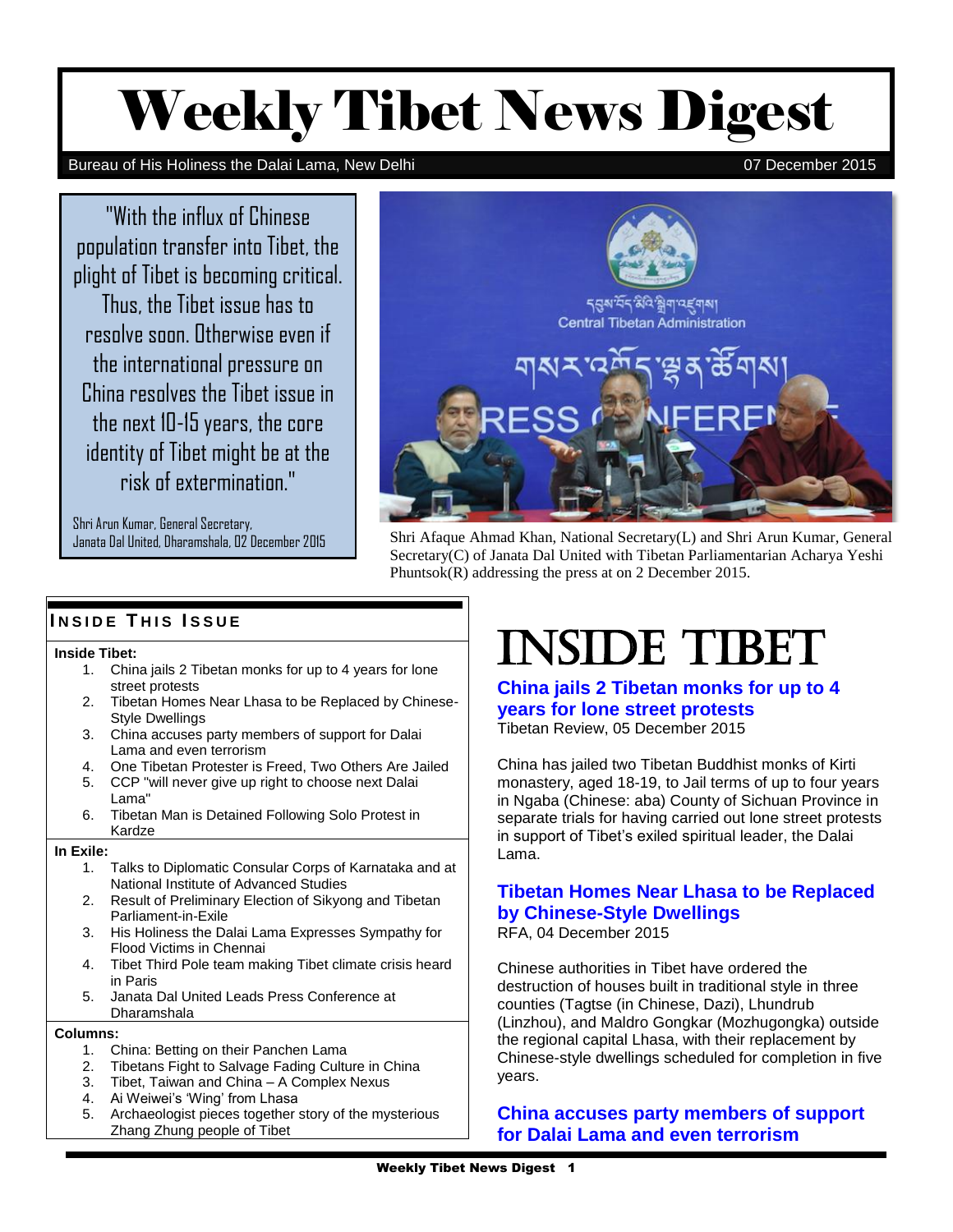By Simon Denyer, The Washington Post, 04 December 2015

In Tibet, 15 party members were investigated last year and 20 this year for violating political discipline, China Tibet Online reported, saying that some participated in organizations supporting "Tibetan independence."

# **[One Tibetan Protester is Freed, Two Others](http://www.rfa.org/english/news/tibet/freed-12042015165254.html)  [Are Jailed](http://www.rfa.org/english/news/tibet/freed-12042015165254.html)**

RFA, 04 December 2015

Mura Jinpa, 43, a Tibetan protester jailed for three years for spreading word of crackdowns by security forces in northwestern China's Gansu province was released by authorities this week, while a court in neighboring Sichuan handed prison terms to two monks detained in March for actions challenging Chinese rule.

# **[CCP "will never give up right to choose](http://www.asianews.it/news-en/CCP-will-never-give-up-right-to-choose-next-Dalai-Lama-36026.html)  [next Dalai Lama"](http://www.asianews.it/news-en/CCP-will-never-give-up-right-to-choose-next-Dalai-Lama-36026.html)**

AsianNews.it, 01 December 2015

China will never give up the right to decide on future reincarnations of the Dalai Lama, said Zhu Weiqun, a leading official of the Chinese Communist Party speaking to the state run Global Times and attracting criticism from human rights groups and the Tibetan spiritual leader in exile.

# **[Tibetan Man is Detained Following Solo](http://www.rfa.org/english/news/tibet/solo-11302015142320.html)  [Protest in Kardze](http://www.rfa.org/english/news/tibet/solo-11302015142320.html)**

RFA, 30 November 2015

Authorities in southwestern China's Sichuan province have detained Jampa Sengge, a Tibetan man after he launched a solo protest in a public challenge to Beijing's rule in Kardze (in Chinese, Ganzi) county in Kardze Tibetan Autonomous Prefecture on 28 November 2015.

# In exile

# **[Talks to Diplomatic Consular Corps of](http://dalailama.com/news/post/1337-talks-to-diplomatic-consular-corps-of-karnataka-and-at-national-institute-of-advanced-studies)  [Karnataka and at National Institute of](http://dalailama.com/news/post/1337-talks-to-diplomatic-consular-corps-of-karnataka-and-at-national-institute-of-advanced-studies)  [Advanced Studies](http://dalailama.com/news/post/1337-talks-to-diplomatic-consular-corps-of-karnataka-and-at-national-institute-of-advanced-studies)**

Dalailama.com, 06 December 2015

His Holiness the Dalai Lama was the guest of the Diplomatic Consular Corps of Karnataka. HE Sabit Subasic, Ambassador of Bosnia & Herzegovina introduced His Holiness to the gathering, which included representatives from nearly twenty countries, referring to him as a symbol of hope, brightness, justice and humanity.

#### **[Result of Preliminary Election of Sikyong](http://tibet.net/2015/12/election-commission-declares-result-of-preliminary-election-for-sikyong-and-tibetan-parliament-in-exile/)  [and Tibetan Parliament-in-Exile](http://tibet.net/2015/12/election-commission-declares-result-of-preliminary-election-for-sikyong-and-tibetan-parliament-in-exile/)** CTA, 04 December 2015

The Election Commission of the Central Tibetan Administration declared the results of the preliminary round of election for the Sikyong of 15th Kashag and members of the 16th Tibetan Parliament-in-Exile.

#### **[His Holiness the Dalai Lama Expresses](http://dalailama.com/news/post/1335-his-holiness-the-dalai-lama-expresses-sympathy-for-flood-victims-in-chennai)  [Sympathy for Flood Victims in Chennai](http://dalailama.com/news/post/1335-his-holiness-the-dalai-lama-expresses-sympathy-for-flood-victims-in-chennai)** Dalailama.com, 04 December 2015

His Holiness the Dalai Lama wrote to Tamil Nadu Chief Minister Jayalalitha today to express his sadness at the unprecedented destruction and disruption of normal life in Chennai as a result of the heaviest rains in several decades.

### **[Tibet Third Pole team making Tibet climate](http://www.phayul.com/news/article.aspx?id=36810&article=Tibet+Third+Pole+team+making+Tibet+climate+crisis+heard+in+Paris)  [crisis heard in Paris](http://www.phayul.com/news/article.aspx?id=36810&article=Tibet+Third+Pole+team+making+Tibet+climate+crisis+heard+in+Paris)**

Phayul.com, 03 December 2015

With the climate conference COP21 in Paris underway, Campaigns for climate change in Tibet led by 'Tibet Third Pole' team are voicing the climate changes in the Tibetan Plateau due to unregulated environmental destruction.

### **[Janata Dal United Leads Press Conference](http://tibet.net/2015/12/janata-dal-united-leads-press-conference-at-dharamshala/)  [at Dharamshala](http://tibet.net/2015/12/janata-dal-united-leads-press-conference-at-dharamshala/)**

CTA, 02 December 2015

Shri. Arun Kumar Shriwastav, General Secretary and Shri. Afaque Ahmad Khan, National Secretary of Janata Dal United led a press conference at Lhakpa Tsering hall, Gangchen Kyishong Dharamshala.

# Column

**[China: Betting on their Panchen Lama](http://claudearpi.blogspot.in/2015/11/china-betting-on-their-panchen-lama.html)** by Claude Arpi, 30 November 2015

The 11th 'Chinese' Panchen Lama, Gyaltsen Norbu (known in pinyin as 'Bainqen Erdini Qoigyijabu'), is back in Lhasa, in winter this time. His arrival on the Roof of the World triggered a lot of media coverage in China. Xinhua also announced that the Beijing-selected Panchen Lama has been elected Chairman of Tibet Development Fund, an important 'non-governmental, non-profit organization'.

# **[Tibetans Fight to Salvage Fading Culture in](http://www.nytimes.com/2015/11/29/world/asia/china-tibet-language-education.html)  [China](http://www.nytimes.com/2015/11/29/world/asia/china-tibet-language-education.html)**

by Edward Wong, The New York Times, 28 November 2015